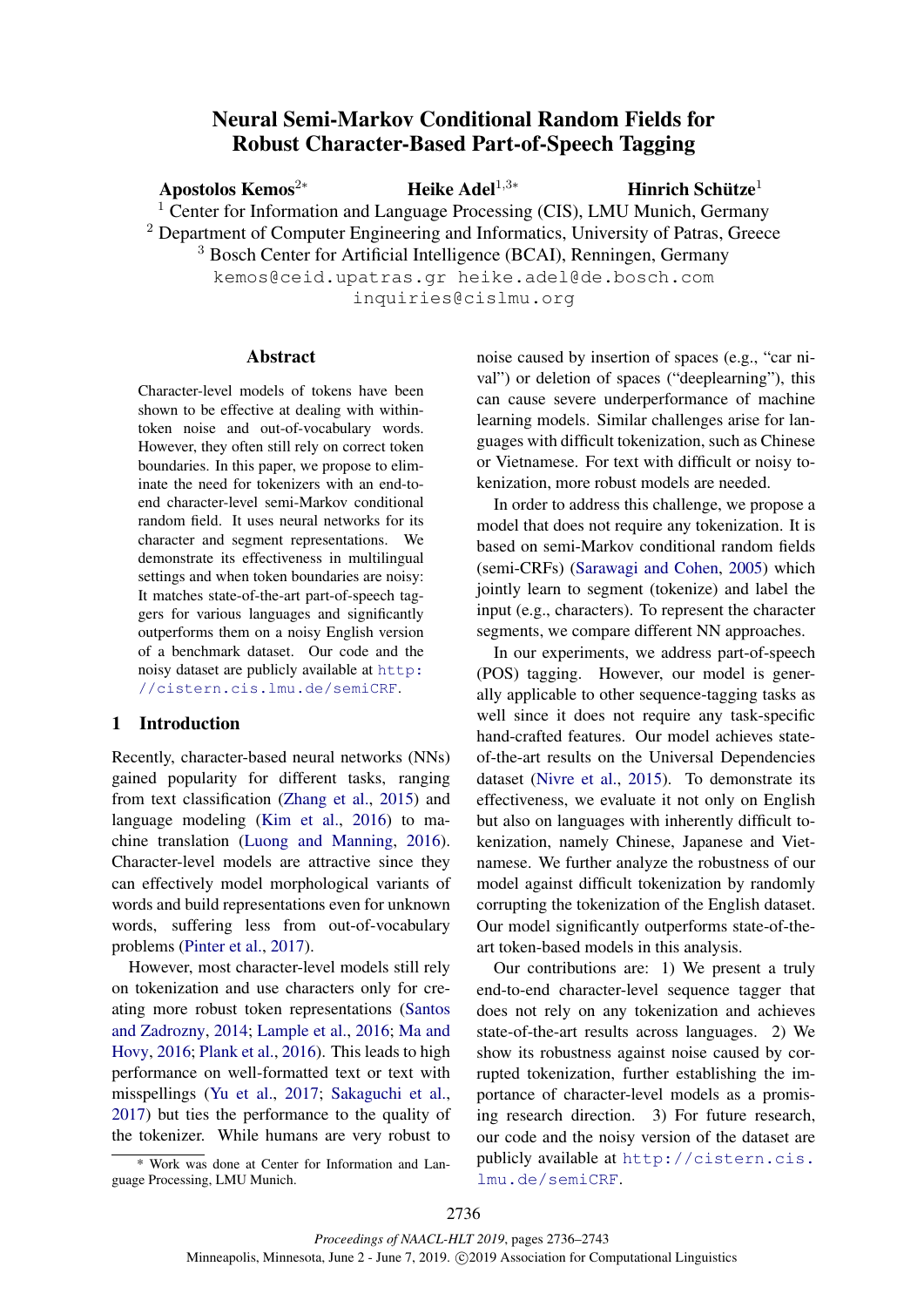#### 2 Model

This section describes our model which is also depicted in Figure [1.](#page-1-0)

#### <span id="page-1-2"></span>2.1 Character-based Input Representation

The input to our model is the raw character sequence. We convert each character to a one-hot representation. Out-of-vocabulary characters are represented with a zero vector. Our vocabulary does not include the space character since there is no part-of-speech label for it. Instead, our model represents space as two "space features" (lowest level in Figure [1\)](#page-1-0): two binary dimensions indicate whether the previous or next character is a space. Then, a linear transformation is applied to the extended one-hot encoding to produce a character embedding. The character embeddings are fed into a bidirectonal LSTM (biLSTM) [\(Hochreiter](#page-5-4) [and Schmidhuber,](#page-5-4) [1997\)](#page-5-4) that computes contextaware representations. These representations form the input to the segment-level feature extractor.

# 2.2 Semi-Markov CRF

Our model partitions a sequence of characters  $x =$  ${x_1, \ldots, x_T}$  of length T, into (token-like) segments  $s = \{s_1, \ldots, s_{|s|}\}\$  with  $s_j = \langle a_j, d_j, y_j \rangle$ where  $a_j$  is the starting position of the  $j<sup>th</sup>$  segment,  $d_i$  is its length and  $y_i$  is its label. Thus, it assigns the same label  $y_j$  to the whole segment  $s_j$ . The sum of the lengths of the segments equals the number of non-space characters:  $\sum_{j=1}^{|s|} d_j = T$  $\sum_{j=1}^{|s|} d_j = T$  $\sum_{j=1}^{|s|} d_j = T$ .<sup>1</sup>

The semi-CRF defines the conditional distribution of the input segmentations as:

$$
p(s|x) = \frac{1}{Z(x)} \exp(\sum_{j=1}^{|s|} F(s_j, x) + A(y_{j-1}, y_j))
$$
  

$$
Z(x) = \sum_{s' \in S} \exp(\sum_{j=1}^{|s'|} F(s'_j, x) + A(y'_{j-1}, y'_j))
$$

where  $F(s_i, x)$  is the score for segment  $s_i$  (including its label  $y_j$ ), and  $A(y_{t-1}, y_t)$  is the transition score of the labels of two adjacent segments. Thus,  $p(s|x)$  jointly models the segmentation and label assignment. For the normalization term  $Z(x)$ , we sum over the set of all possible segmentations S.

The score  $F(s_i, x)$  is computed as:

 $F(s_j, x) = \mathbf{w}_{y_j}^{\top} f(s_j, x) + b_{y_j}$ where  $W = (\mathbf{w}_1, \dots, \mathbf{w}_{|Y|})^{\top} \in \mathbb{R}^{|Y| \times D}$  and

<span id="page-1-0"></span>

Figure 1: Overview of our model. Illustration of gating for grConv taken from [\(Zhuo et al.,](#page-7-0) [2016\)](#page-7-0).

 $b = (b_1, \ldots, b_{|Y|})^{\top} \in \mathbb{R}^{|Y|}$  are trained parameters,  $f(s_j, x) \in \mathbb{R}^D$  is the feature representation of the labeled segment  $s_i$ , |Y| is the number of output classes and  $D$  is the length of the segment representation.

For training and decoding, we use the semi-Markov analogies of the forward and Viterbi algorithm, respectively [\(Sarawagi and Cohen,](#page-6-6) [2005\)](#page-6-6). In order to avoid numerical instability, all computations are performed in log-space.

### <span id="page-1-3"></span>2.2.1 Segment-level Features

[Sarawagi and Cohen](#page-6-6) [\(2005\)](#page-6-6) and [Yang and Cardie](#page-6-8) [\(2012\)](#page-6-8) compute segment-level features by handcrafted rules. Recent work learns the features automatically with NNs [\(Kong et al.,](#page-5-5) [2015;](#page-5-5) [Zhuo](#page-7-0) [et al.,](#page-7-0) [2016\)](#page-7-0). This avoids the manual design of new features for new languages/tasks. We adopt *Gated Recursive Convolutional Neural Networks* (grConv) [\(Cho et al.,](#page-5-6) [2014;](#page-5-6) [Zhuo et al.,](#page-7-0) [2016\)](#page-7-0) since they allow to hierarchically combine features for segments. We argue that this is especially useful for compositionality in language. An example is the word "airport" which can be composed of the segments "air" and "port".

GrConv constructs features by recursively combining adjacent segment representations in a pyra-mid shape way (see Figure [1\)](#page-1-0). The  $d<sup>th</sup>$  level of the pyramid consists of all representations for segments of length d. The first level holds the char-

<span id="page-1-1"></span><sup>&</sup>lt;sup>1</sup>For efficiency, we define a maximum segment length  $L$ :  $d_i < L, 1 \leq j \leq |s|$ . L is a hyperparameter. We choose it based on the observed segment lengths in the training set.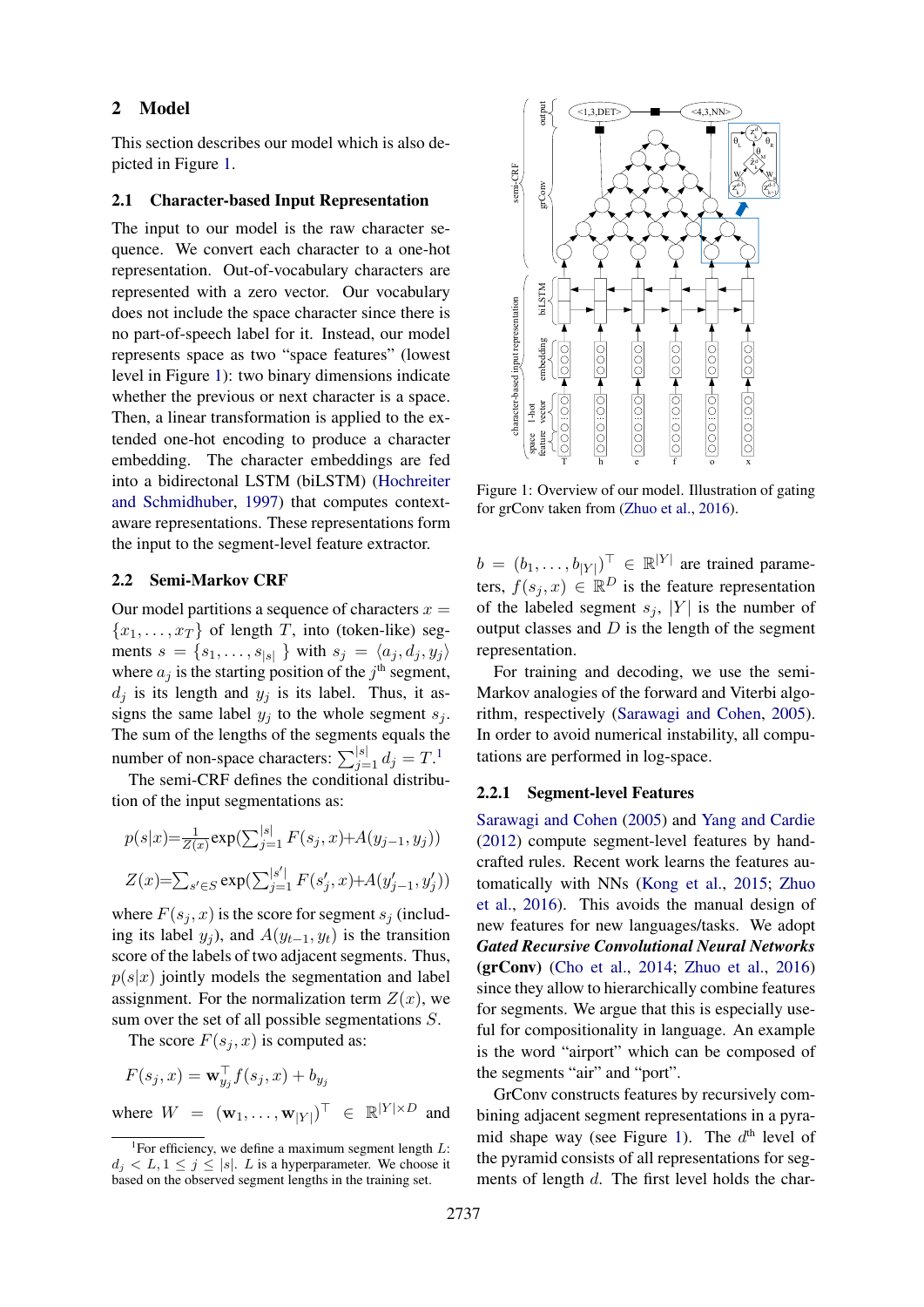acter representations from our biLSTM. The representation  $z_k^{(d)} \in \mathbb{R}^D$ , stored in the  $k^{\text{th}}$  node of layer  $d$ , is computed as follows:

$$
z_k^{(d)} = \theta_L \circ z_k^{(d-1)} + \theta_R \circ z_{k+1}^{(d-1)} + \theta_M \circ \hat{z}_k^{(d)}
$$
  
with 
$$
\hat{z}_k^{(d)} = g(W_L z_k^{(d-1)} + W_R z_{k+1}^{(d-1)} + b_w)
$$

where  $W_L, W_R \in \mathbb{R}^{D \times D}$  and  $b_w \in \mathbb{R}^D$  are globally shared parameters,  $\theta_L$ ,  $\theta_M$  and  $\theta_R$  are gates, g is a non-linearity and ◦ denotes element-wise multiplication. The gates are illustrated in the blue box of Figure [1](#page-1-0) and described in [\(Zhuo et al.,](#page-7-0) [2016\)](#page-7-0).

#### 3 Experiments and Analysis

Our implementation is in PyTorch [\(Paszke et al.,](#page-6-9) [2017\)](#page-6-9). Hyperparameters are tuned on the development set. We use mini-batch gradient descent with a batch size of 20 and Adam [\(Kingma and](#page-5-7) [Ba,](#page-5-7) [2014\)](#page-5-7) as the optimizer. The learning rate is 1e-3, the coefficients for computing running averages of the gradient and its square are 0.9 and 0.999, respectively. A term of 1e-8 is added to the denominator for numerical stability. We use character embeddings of size 60 and three stacked biLSTM layers with 100 hidden units for each direction. For the semi-CRF, we set the maximum segment length to  $L = 23$  as tokens of bigger length are rarely seen in the training sets. To avoid overfitting, we apply dropout with a probability of 0.25 on each layer including the input. For input dropout, we randomly replace a character embedding with a zero vector, similar to [Gillick et al.](#page-5-8) [\(2016\)](#page-5-8). This avoids overfitting to local character patterns. Moreover, we employ early stopping on the development set with a minimum of 20 training epochs. We run our experiments on a gpu which speeds up the training compared to multiple cpu cores considerably. We assume that it especially benefits from parallelizing the computation of each level of the grConv pyramid.

#### 3.1 Multilingual Experiments on Clean Data

Data and Evaluation. To compare our model to state-of-the-art character-based POS taggers, we evaluate its accuracy on the English part of the Universal Dependencies (UD) v1.2 dataset [\(Nivre](#page-6-7) [et al.,](#page-6-7) [2015\)](#page-6-7). For multilingual experiments, we use the English (EN), Chinese (ZH), Japanese (JA) and Vietnamese (VI) part of UD  $v2.0^2$  $v2.0^2$  $v2.0^2$  [\(Nivre and](#page-6-10)

<span id="page-2-2"></span>

| Model                     | $\vec{m}$ | 7     |
|---------------------------|-----------|-------|
| MarMot                    | 94.36     |       |
| bilstm-aux                | 92.10     | 91.62 |
| <b>CNN</b> Tagger         | 92.64     | 93.76 |
| $_{\rm Our}$              |           | 94.27 |
| Our without space feature |           | 93.35 |
| Our with SRNN             |           | 93.86 |

Table 1: POS tag accuracy on UD v1.2 (EN). '-' denotes that the model does not use this input.

Željko Agic, [2017\)](#page-6-10), using the splits, training and evaluation rules from the CoNNL 2017 shared task [\(Zeman et al.,](#page-6-11) [2017\)](#page-6-11). In particular, we calculate joint tokenization and UPOS (universal POS)  $F_1$ scores.

Baselines for UD v1.2. We compare our model to two character-based models that are state of the art on UD v1.2: bilstm-aux [\(Plank et al.,](#page-6-3) [2016\)](#page-6-3) and CNN Tagger [\(Yu et al.,](#page-6-4) [2017\)](#page-6-4). We also compare to a state-of-the-art word-based CRF model  $\text{MarMot}^3$  $\text{MarMot}^3$  (Müller and Schütze, [2015\)](#page-5-9).

Results on English (UD v1.2). Table [1](#page-2-2) provides our results on UD v1.2, categorizing the models into token-level  $(\vec{w})$  and character-only models  $(\vec{c})$ . While most pure character-level models cannot ensure consistent labels for each character of a token, our semi-CRF outputs correct segments in most cases (tokenization  $F_1$  is 98.69%, see Table [4\)](#page-4-0), and ensures a single label for all characters of a segment. Our model achieves the best results among all character-level models and comparable results to the word-level model MarMot.

In addition, we assess the impact of two components of our model: the space feature (see Section [2.1\)](#page-1-2) and grConv (see Section [2.2.1\)](#page-1-3). Table [1](#page-2-2) shows that the performance of our model decreases when ablating the space feature, confirming that information about spaces plays a valuable role for English. To evaluate the effectiveness of grConv for segment representations, we replace it with a *Segmental Recurrent Neural Network (SRNN)* [\(Kong et al.,](#page-5-5)  $2015$ ).<sup>[4](#page-2-3)</sup> SRNN uses dynamic programming and biLSTMs to create segment representations. Its performance is slightly worse compared to grConv (last row of Table [1\)](#page-2-2). We attribute

<span id="page-2-0"></span><sup>2</sup>[UD v1.2 does not provide data for JA, VI, ZH.](#page-6-10)

<span id="page-2-3"></span><span id="page-2-1"></span><sup>3</sup><http://cistern.cis.lmu.de/marmot/>

<sup>&</sup>lt;sup>4</sup>In an initial experiment, we also replaced it with a simpler method that creates a segment representation by subtracting the character biLSTM hidden state of the segment start from the hidden state of the segment end. This is one of the segment-level features employed, for instance, by [Ye and](#page-6-12) [Ling](#page-6-12) [\(2018\)](#page-6-12). However, this approach did not lead to promising results in our case. We assume that more sophisticated methods like grConv or SRNN are needed in this setup.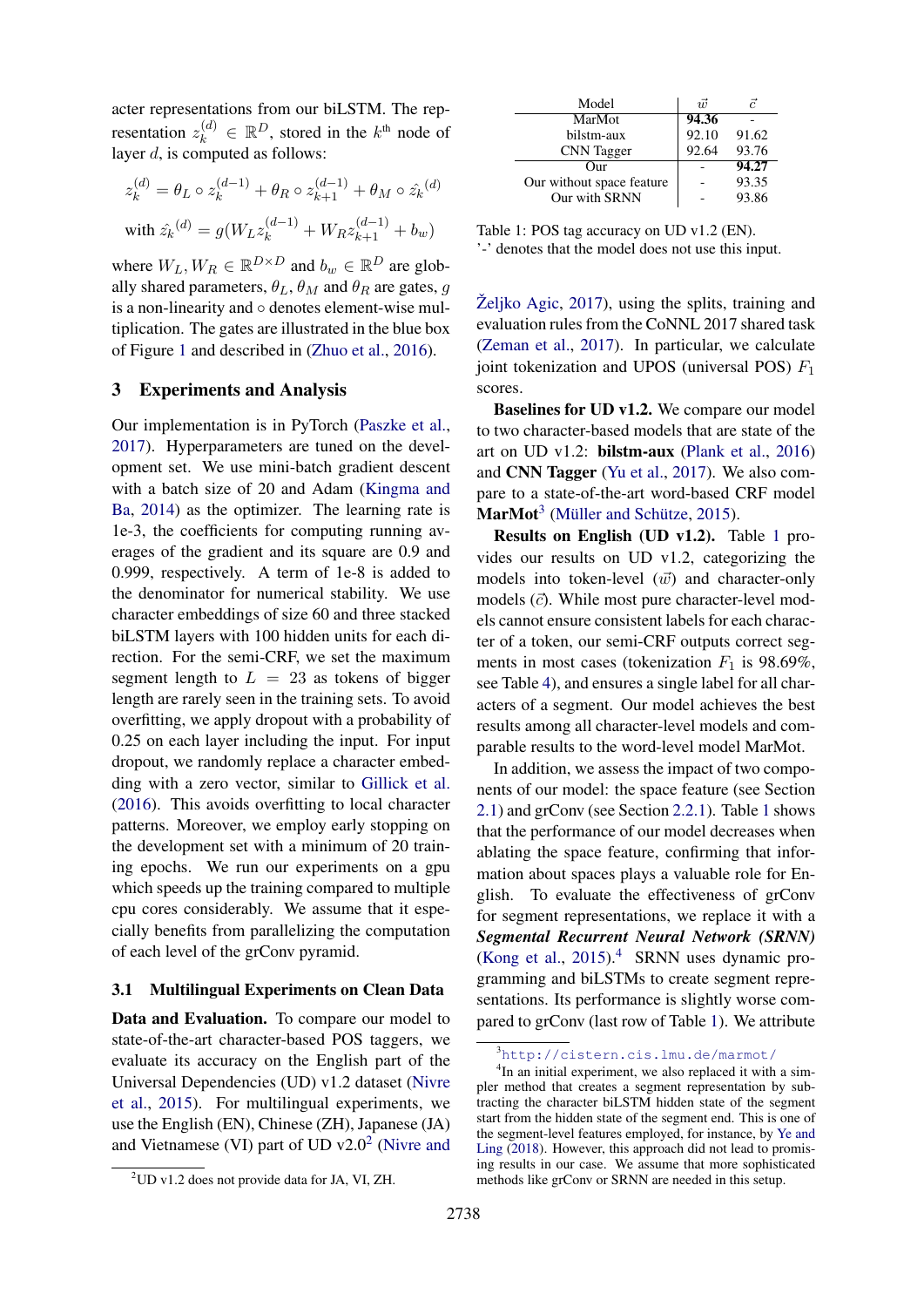<span id="page-3-0"></span>

|     | UDPipe 1.2 |            | Stanford |            | <b>FBAML</b> |            | TRL    |       | IMS    |       | Our    |       |
|-----|------------|------------|----------|------------|--------------|------------|--------|-------|--------|-------|--------|-------|
|     | Tokens     | <b>POS</b> | Tokens   | <b>POS</b> | Tokens       | <b>POS</b> | Tokens | POS   | Tokens | POS   | Tokens | POS   |
| EN  | 99.03      | 93.50      | 98.67    | 95.11      | 98.98        | 94.09      | 94.31  | 82.41 | 98.67  | 93.29 | 98.79  | 93.45 |
| JA  | 90.97      | 88.19      | 89.68    | 88.14      | 93.32        | 91.04      | 98.59  | 98.45 | 91.68  | 89.07 | 93.86  | 91.34 |
| VI  | 84.26      | 75.29      | 82.47    | 75.28      | 83.80        | 75.84      | 85.41  | 74.53 | 86.67  | 77.88 | 88.06  | 77.67 |
| ZΗ  | 89.55      | 83.47      | 88.91    | 85.26      | 94.57        | 88.36      | 83.64  | 71.31 | 92.81  | 86.33 | 93.82  | 88.15 |
| Avg | 90.95      | 85.11      | 89.93    | 85.95      | 92.67        | 87.33      | 90.49  | 81.68 | 92.46  | 86.64 | 93.66  | 87.65 |

Table 2: Tokenization and joint token-POS  $F_1$  on UD v2.0. Best scores are in bold, second-best are underlined.

this to the different way of feature creation: While grConv hierarchically combines context-enhanced n-grams, SRNN constructs segments in a sequential order. The latter may be less suited for compositional segments like "airport".

Baselines for UD v2.0. We compare to the top performing models for EN, JA, VI, ZH from the CoNLL 2017 shared task: UDPipe 1.2 [\(Straka](#page-6-13) [and Strakova´,](#page-6-13) [2017\)](#page-6-13), Stanford [\(Dozat et al.,](#page-5-10) [2017\)](#page-5-10), FBAML [\(Qian and Liu,](#page-6-14) [2017\)](#page-6-14), TRL [\(Kanayama](#page-5-11) [et al.,](#page-5-11)  $2017$ ), and IMS (Björkelund et al.,  $2017$ ).

Multilingual Results (UD v2.0). Table [2](#page-3-0) provides our results. While for each language another shared task system performs best, our system performs consistently well across languages (best or second-best except for EN), leading to the best average scores for both tokenization and POS tagging. Moreover, it matches the state of the art for Chinese (ZH) and Vietnamese (VI), two languages with very different characteristics in tokenization.

#### 3.2 Analysis on Noisy Data

To further investigate the robustness of our model, we conduct experiments with different levels of corrupted tokenization in English. We argue that this could also give us insights into why it performs well on languages with difficult tokenization, e.g., on Chinese which omits spaces between tokens, or on Vietnamese which has spaces inside tokens, after each syllable. Note that we do not apply input dropout for these experiments, since the corrupt tokenization already acts as a regularizer.

Data. We are not aware of a POS tagging dataset with corrupted tokenization. Thus, we create one based on UD v1.2 (EN). For each token, we either delete the space after it with probability  $P = p_d$  or insert a space between two characters with  $P = p_i$ : "The fox chased the rabbit"  $\rightarrow$ *"The f ox cha sed therabbit".* We vary  $p_d$  and  $p_i$ to construct three datasets with different noise levels (LOW, MID, HIGH, see Table [3\)](#page-3-1). We note that there are more sophisticated ways of creating "errors" in text. An example is [Kasewa et al.](#page-5-13) [\(2018\)](#page-5-13)

who generate grammatical errors. We leave the investigation of other methods for generating tokenization errors to future work.

<span id="page-3-1"></span>

| level | $p_d$ | # deletions | $p_i$ | # insertions |
|-------|-------|-------------|-------|--------------|
| LOW   | 0.1   | 15198       | 0.05  | 26497        |
| MID   | 0.3   | 39361       | 0.11  | 40474        |
| HIGH  | 0.6   | 65387       | 0.33  | 68209        |

Table 3: Noisy dataset statistics (three different noise levels).

Labeling. As mentioned before, we either delete the space after a token with probability  $p_d$ or insert a space between two of its characters with probability  $p_i$ . We assign the label from the original token to every sub-token created by space insertion. For space deletions, we randomly choose one of the two original labels for training and evaluate against the union of them. Figure [2](#page-3-2) shows an example.

<span id="page-3-2"></span>

Figure 2: Example of label assignment.

Baseline. We compare our joint model to a traditional pipeline of tokenizer (UDpipe  $1.0$ )<sup>[5](#page-3-3)</sup> and token-level POS tagger (MarMot). $6$  We re-train MarMot on the corrupted datasets.

Evaluation. We evaluate the models on the noisy datasets using two different metrics: (i) tokenization and joint token-POS  $F_1$  as in Table [2,](#page-3-0) and (ii) a relaxed variant of POS tag accuracies. With the latter, we can assess the performance of MarMot without penalizing it for potential errors of UDpipe. For calculating the relaxed accuracy, we count the POS tag of a gold token as correct if MarMot predicts the tag for any subpart of it.

<span id="page-3-4"></span><span id="page-3-3"></span><sup>5</sup> http://lindat.mff.cuni.cz/services/udpipe/

<sup>&</sup>lt;sup>6</sup>In contrast to Table [1](#page-2-2) where we use gold tokens for Mar-Mot.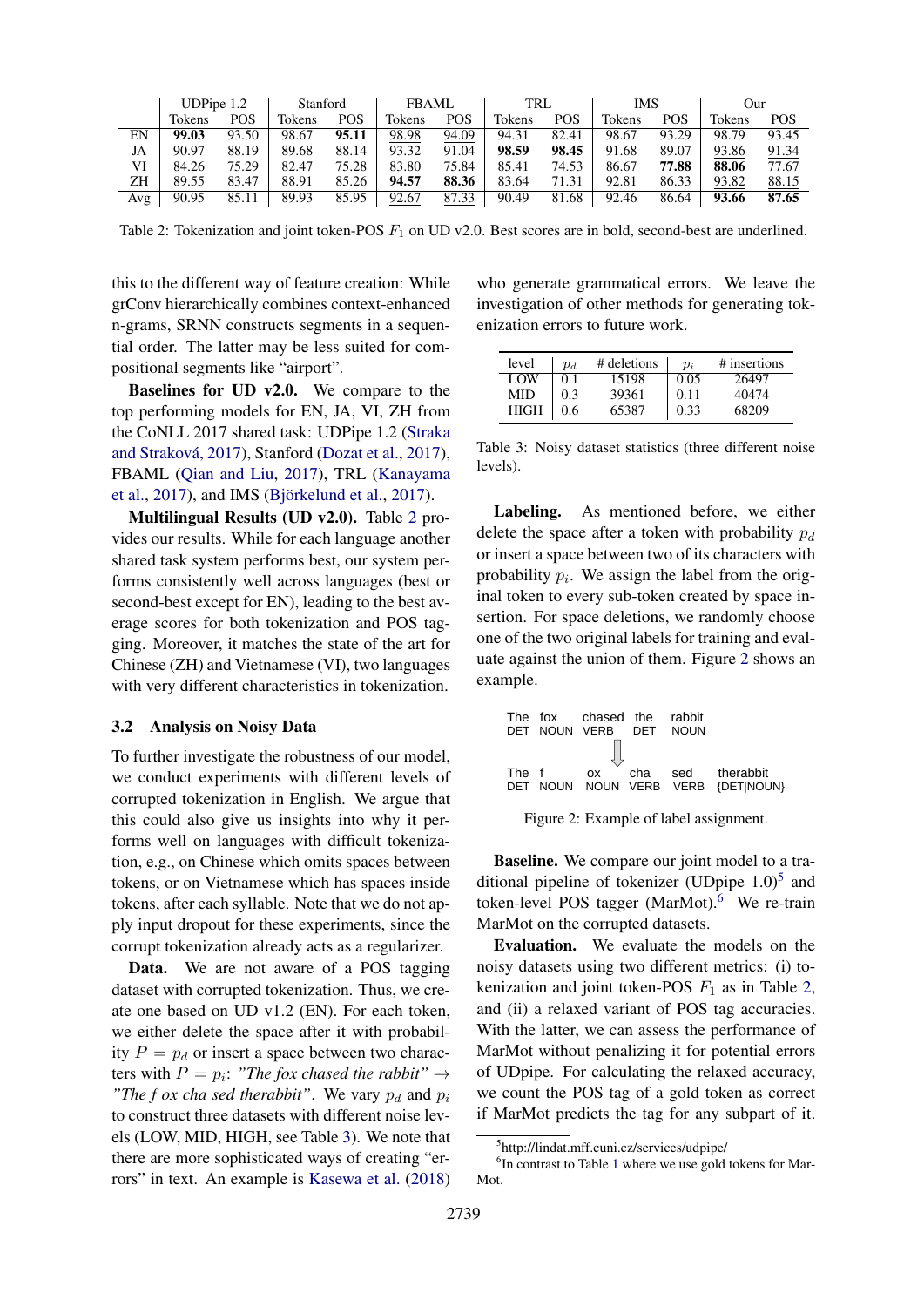<span id="page-4-0"></span>

|              | UDpipe+MarMot  |                 | Our                       |            |  |
|--------------|----------------|-----------------|---------------------------|------------|--|
|              | F1             | acc             | $F_1$                     | acc        |  |
| Noise        | Tokens POS     | <b>POS</b>      | <b>Tokens POS</b>         | <b>POS</b> |  |
| <b>CLEAN</b> | 98.48 92.75    | $ 93.48\rangle$ | 98.69 93.48               | 94.27      |  |
| LOW          | 70.90          |                 | $65.56$ 83.73 96.08 90.51 | 92.80      |  |
| MID          | 19.07<br>20.62 | 58.53           | 95.28<br>89.80            | 92.54      |  |
| <b>HIGH</b>  | 18.05<br>20.47 |                 | 56.96 95.45 89.82         | 92.14      |  |

Table 4: Tokenization  $F_1$ , joint token-POS  $F_1$  and (relaxed) POS tag accuracies on noisy version of UD v1.2.

We provide more details on the relaxed evaluation (description, examples and implementation) in our code repository. Note that we apply the relaxed evaluation only to UDpipe+MarMot but not to our model. The output of our model is directly evaluated against the gold labels of the clean corpus.

Results. The performance of our model decreases only slightly when increasing the noise level while the performance of UDpipe+MarMot drops significantly (Table [4\)](#page-4-0). This confirms that our model is robust against noise from tokenization. Note that most other character-based models would suffer from the same performance drop as MarMot since they rely on tokenized inputs.

Discussion. The results in Table [4](#page-4-0) show that our model can reliably recover token boundaries, even in noisy scenarios. This also explains its strong performance across languages: It can handle different languages, independent of whether the language merges tokens without whitespaces (e.g., Chinese) or separates tokens with whitespaces into syllables (e.g., Vietnamese).

#### 4 Related Work

Character-based POS Tagging. Most work uses characters only to build more robust token representations but still relies on external tokenizers [\(Santos and Zadrozny,](#page-6-2) [2014;](#page-6-2) [Lample et al.,](#page-5-2) [2016;](#page-5-2) [Plank et al.,](#page-6-3) [2016;](#page-6-3) [Dozat et al.,](#page-5-10) [2017;](#page-5-10) [Liu et al.,](#page-5-14) [2017\)](#page-5-14). In contrast, our model jointly learns segmentation and POS tagging. [Gillick et al.](#page-5-8) [\(2016\)](#page-5-8) do not rely on tokenization either but in contrast to their greedy decoder, our model optimizes the whole output sequence and is able to revise local decisions [\(Lafferty et al.,](#page-5-15) [2001\)](#page-5-15). For processing characters, LSTMs [\(Lample et al.,](#page-5-2) [2016;](#page-5-2) [Plank](#page-6-3) [et al.,](#page-6-3) [2016;](#page-6-3) [Dozat et al.,](#page-5-10) [2017\)](#page-5-10) or CNNs [\(Ma and](#page-5-3) [Hovy,](#page-5-3) [2016;](#page-5-3) [Yu et al.,](#page-6-4) [2017\)](#page-6-4) are used. Our model combines biLSTMs and grConv to model both the context of characters (LSTM) and the compositionality of language (grConv).

Joint Segmentation and POS Tagging. The

top performing models of EN, JA, VI and ZH use a pipeline of tokenizer and word-based POS tagger but do not treat both tasks jointly (Björkelund [et al.,](#page-5-12) [2017;](#page-5-12) [Dozat et al.,](#page-5-10) [2017;](#page-5-10) [Kanayama et al.,](#page-5-11) [2017;](#page-5-11) [Qian and Liu,](#page-6-14) [2017\)](#page-6-14). Especially for Chinese, there is a lot of work on joint word segmentation and POS tagging, e.g., [\(Zhang and Clark,](#page-6-15) [2008;](#page-6-15) [Sun,](#page-6-16) [2011;](#page-6-16) [Hatori et al.,](#page-5-16) [2012;](#page-5-16) [Zheng et al.,](#page-7-1) [2013;](#page-7-1) [Kong et al.,](#page-5-5) [2015;](#page-5-5) [Cai and Zhao,](#page-5-17) [2016;](#page-5-17) [Chen](#page-5-18) [et al.,](#page-5-18) [2017;](#page-5-18) [Shao et al.,](#page-6-17) [2017\)](#page-6-17), of which some use CRFs to predict one POS tag per character. However, this is hard to transfer to languages like English and Vietnamese where single characters are less informative and tokens are much longer, resulting in a larger combinatory label space. Thus, we choose a semi-Markov formalization to directly model segments.

Semi-Markov CRFs for Sequence Tagging. [Zhuo et al.](#page-7-0) [\(2016\)](#page-7-0) and [Ye and Ling](#page-6-12) [\(2018\)](#page-6-12) apply semi-CRFs to word-level inputs for named entity recognition. In contrast, we model characterbased POS tagging. Thus, the expected length of our character segments is considerably larger than the expected length of word-based segments for NER. [Kong et al.](#page-5-5) [\(2015\)](#page-5-5) build SRNNs that we use as a baseline. In contrast to their 0-order model, we train a 1-order semi-CRF to model dependencies between segment labels.

# 5 Conclusion

We presented an end-to-end model for characterbased part-of-speech tagging that uses semi-Markov conditional random fields to jointly segment and label a sequence of characters. Input representations and segment representations are trained parameters learned in end-to-end training by the neural network part of the model. The model achieves state-of-the-art results on two benchmark datasets across several typologically diverse languages. By corrupting the tokenization of the dataset, we show the robustness of our model, explaining its good performance on languages with difficult tokenization.

### Acknowledgments

This work was funded by the European Research Council (ERC #740516). We would like to thank the anonymous reviewers for their helpful comments.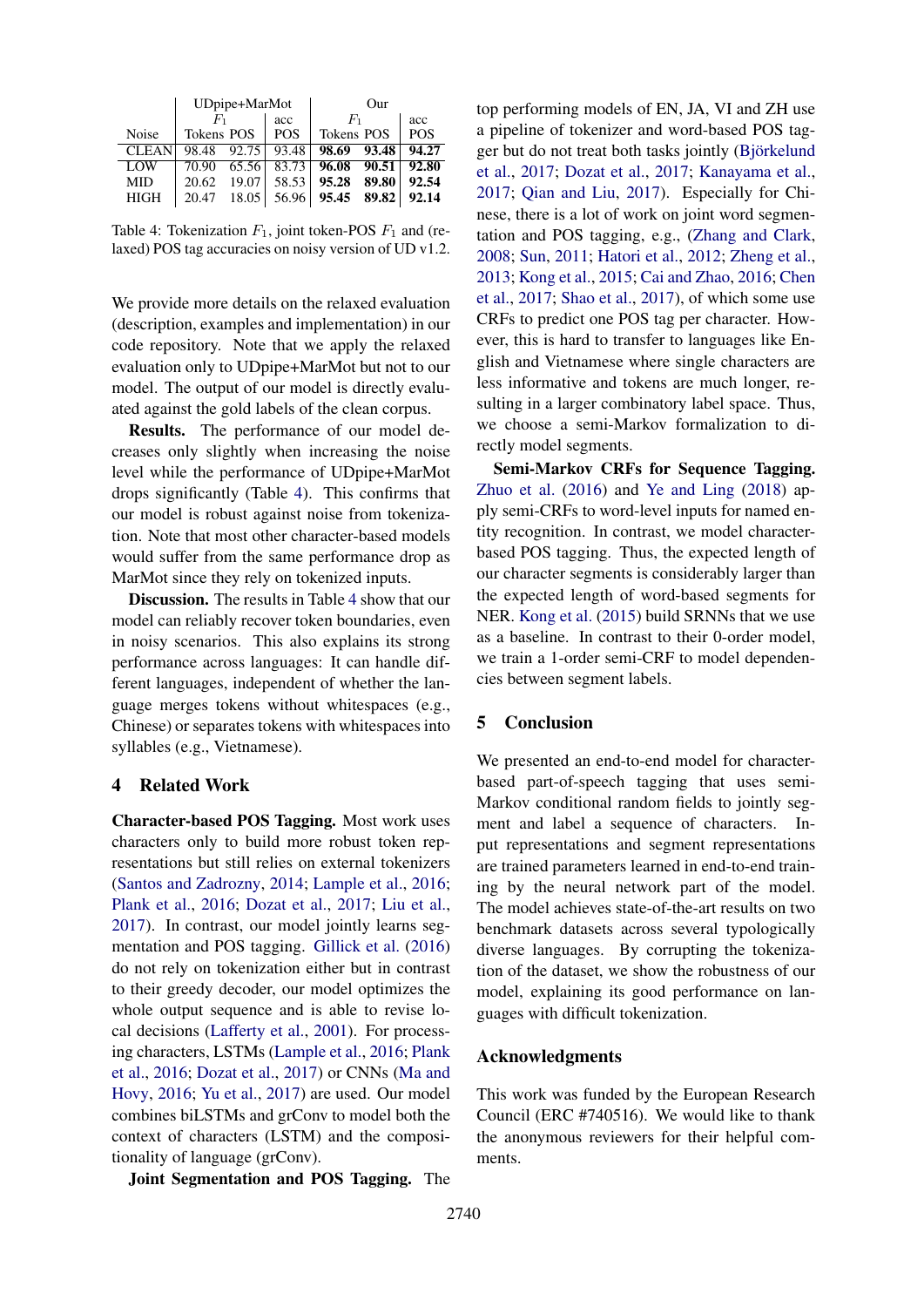#### References

- <span id="page-5-12"></span>Anders Björkelund, Agnieszka Falenska, Xiang Yu, and Jonas Kuhn. 2017. IMS at the CoNLL 2017 UD shared task: CRFs and perceptrons meet neural networks. In *Proceedings of the CoNLL 2017 Shared Task: Multilingual Parsing from Raw Text to Universal Dependencies*, pages 40–51, Vancouver, Canada. Association for Computational Linguistics.
- <span id="page-5-17"></span>Deng Cai and Hai Zhao. 2016. Neural word segmentation learning for chinese. In *Proceedings of the 54th Annual Meeting of the Association for Computational Linguistics (Volume 1: Long Papers)*, pages 409–420, Berlin, Germany. Association for Computational Linguistics.
- <span id="page-5-18"></span>Xinchi Chen, Xipeng Qiu, and Xuanjing Huang. 2017. A feature-enriched neural model for joint chinese word segmentation and part-of-speech tagging. In *Proceedings of the 26th International Joint Conference on Artificial Intelligence*, pages 3960–3966, Melbourne, Australia. AAAI Press.
- <span id="page-5-6"></span>Kyunghyun Cho, Bart van Merrienboer, Dzmitry Bahdanau, and Yoshua Bengio. 2014. On the properties of neural machine translation: Encoder–decoder approaches. In *Proceedings of SSST-8, Eighth Workshop on Syntax, Semantics and Structure in Statistical Translation*, pages 103–111, Doha, Qatar. Association for Computational Linguistics.
- <span id="page-5-10"></span>Timothy Dozat, Peng Qi, and Christopher D Manning. 2017. Stanford's graph-based neural dependency parser at the CoNLL 2017 shared task. In *Proceedings of the CoNLL 2017 Shared Task: Multilingual Parsing from Raw Text to Universal Dependencies*, pages 20–30, Vancouver, Canada. Association for Computational Linguistics.
- <span id="page-5-8"></span>Dan Gillick, Cliff Brunk, Oriol Vinyals, and Amarnag Subramanya. 2016. Multilingual language processing from bytes. In *Proceedings of the 2016 Conference of the North American Chapter of the Association for Computational Linguistics: Human Language Technologies*, pages 1296–1306, San Diego, California. Association for Computational Linguistics.
- <span id="page-5-16"></span>Jun Hatori, Takuya Matsuzaki, Yusuke Miyao, and Jun'ichi Tsujii. 2012. Incremental joint approach to word segmentation, pos tagging, and dependency parsing in chinese. In *Proceedings of the 50th Annual Meeting of the Association for Computational Linguistics (Volume 1: Long Papers)*, pages 1045– 1053, Jeju Island, Korea. Association for Computational Linguistics.
- <span id="page-5-4"></span>Sepp Hochreiter and Jürgen Schmidhuber. 1997. Long short-term memory. *Neural computation*, 9(8):1735–1780.
- <span id="page-5-11"></span>Hiroshi Kanayama, Masayasu Muraoka, and Katsumasa Yoshikawa. 2017. pipelined approach to the conll 2017 ud shared task. In *Proceedings of the CoNLL 2017 Shared Task:*

*Multilingual Parsing from Raw Text to Universal Dependencies*, pages 265–273, Vancouver, Canada. Association for Computational Linguistics.

- <span id="page-5-13"></span>Sudhanshu Kasewa, Pontus Stenetorp, and Sebastian Riedel. 2018. [Wronging a right: Generating bet](http://aclweb.org/anthology/D18-1541)[ter errors to improve grammatical error detection.](http://aclweb.org/anthology/D18-1541) In *Proceedings of the 2018 Conference on Empirical Methods in Natural Language Processing*, pages 4977–4983, Brussels, Belgium. Association for Computational Linguistics.
- <span id="page-5-0"></span>Yoon Kim, Yacine Jernite, David Sontag, and Alexander M Rush. 2016. Character-aware neural language models. In *AAAI Conference on Artificial Intelligence*, pages 2741–2749. AAAI Press.
- <span id="page-5-7"></span>Diederik P Kingma and Jimmy Ba. 2014. Adam: A method for stochastic optimization. In *International Conference on Learning Representations*.
- <span id="page-5-5"></span>Lingpeng Kong, Chris Dyer, and Noah A Smith. 2015. Segmental recurrent neural networks. *arXiv preprint arXiv:1511.06018*.
- <span id="page-5-15"></span>John D. Lafferty, Andrew McCallum, and Fernando C. N. Pereira. 2001. Conditional random fields: Probabilistic models for segmenting and labeling sequence data. In *International Conference on Machine Learning*, pages 282–289. Morgan Kaufmann Publishers Inc.
- <span id="page-5-2"></span>Guillaume Lample, Miguel Ballesteros, Sandeep Subramanian, Kazuya Kawakami, and Chris Dyer. 2016. Neural architectures for named entity recognition. In *Proceedings of the 2016 Conference of the North American Chapter of the Association for Computational Linguistics: Human Language Technologies*, pages 260–270, San Diego, California. Association for Computational Linguistics.
- <span id="page-5-14"></span>Liyuan Liu, Jingbo Shang, Frank Xu, Xiang Ren, Huan Gui, Jian Peng, and Jiawei Han. 2017. Empower sequence labeling with task-aware neural language model. *arXiv preprint arXiv:1709.04109*.
- <span id="page-5-1"></span>Minh-Thang Luong and Christopher D. Manning. 2016. Achieving open vocabulary neural machine translation with hybrid word-character models. In *Proceedings of the 54th Annual Meeting of the Association for Computational Linguistics (Volume 1: Long Papers)*, pages 1054–1063, Berlin, Germany. Association for Computational Linguistics.
- <span id="page-5-3"></span>Xuezhe Ma and Eduard Hovy. 2016. End-to-end sequence labeling via bi-directional LSTM-CNNs-CRF. In *Proceedings of the 54th Annual Meeting of the Association for Computational Linguistics (Volume 1: Long Papers)*, pages 1064–1074, Berlin, Germany. Association for Computational Linguistics.
- <span id="page-5-9"></span>Thomas Müller and Hinrich Schütze. 2015. Robust morphological tagging with word representations. In *Proceedings of the 2015 Conference of the North*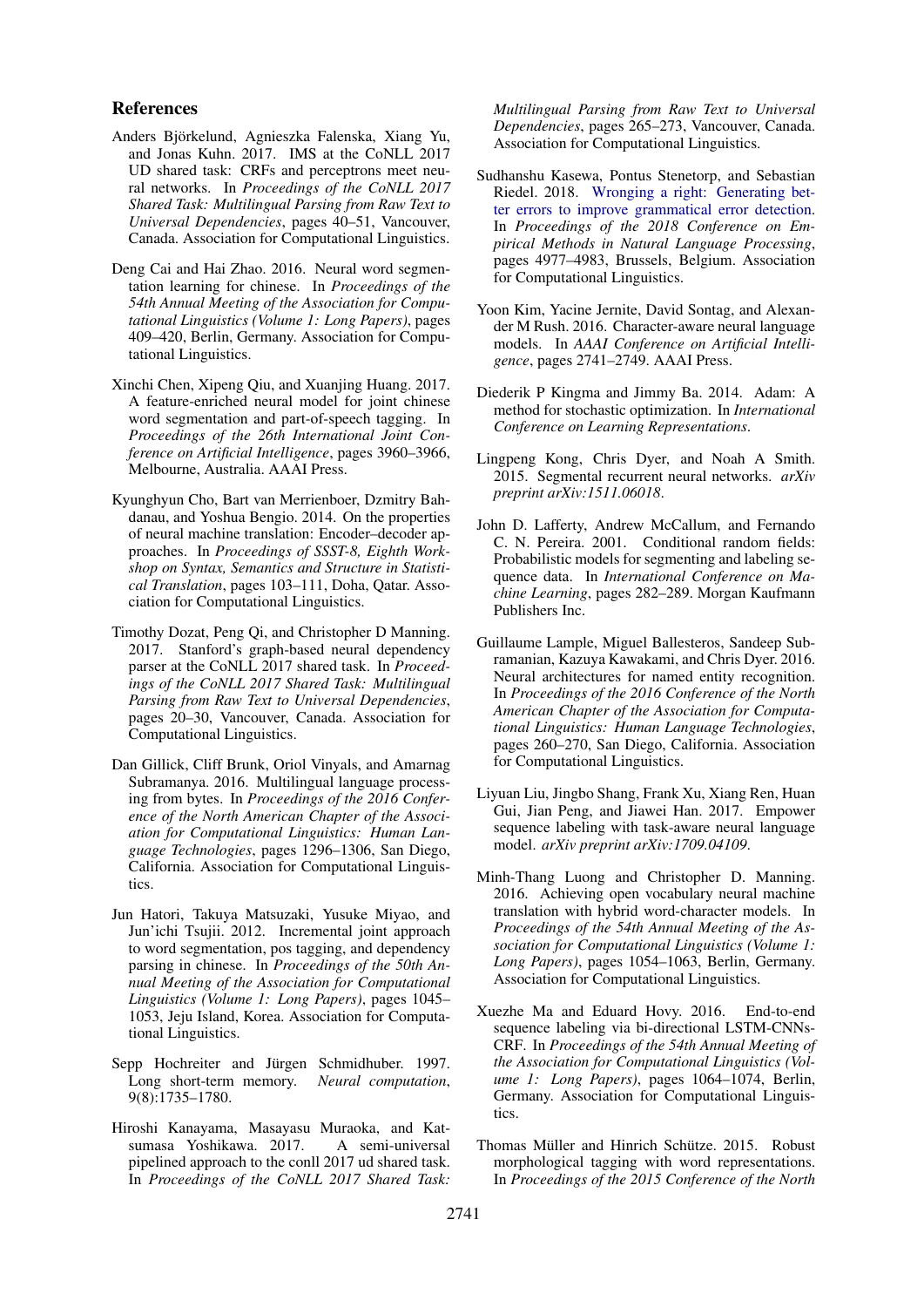*American Chapter of the Association for Computational Linguistics: Human Language Technologies*, pages 526–536, Denver, Colorado. Association for Computational Linguistics.

- <span id="page-6-10"></span>Joakim Nivre and Lars Ahrenberg Željko Agic. 2017. Universal dependencies 2.0 CoNLL 2017 shared task development and test data. lindat/clarin digital library at the institute of formal and applied linguistics, charles university.
- <span id="page-6-7"></span>Joakim Nivre et al. 2015. Universal dependencies 1.2. LINDAT/CLARIN digital library at the Institute of Formal and Applied Linguistics ( 'UFAL), Faculty of Mathematics and Physics, Charles University.
- <span id="page-6-9"></span>Adam Paszke, Sam Gross, Soumith Chintala, Gregory Chanan, Edward Yang, Zachary DeVito, Zeming Lin, Alban Desmaison, Luca Antiga, and Adam Lerer. 2017. Automatic differentiation in pytorch. In *The future of gradient-based machine learning software and techniques, NIPS 2017*.
- <span id="page-6-1"></span>Yuval Pinter, Robert Guthrie, and Jacob Eisenstein. 2017. Mimicking word embeddings using subword rnns. *arXiv preprint arXiv:1707.06961*.
- <span id="page-6-3"></span>Barbara Plank, Anders Søgaard, and Yoav Goldberg. 2016. Multilingual part-of-speech tagging with bidirectional long short-term memory models and auxiliary loss. In *Proceedings of the 54th Annual Meeting of the Association for Computational Linguistics (Volume 2: Short Papers)*, pages 412– 418, Berlin, Germany. Association for Computational Linguistics.
- <span id="page-6-14"></span>Xian Qian and Yang Liu. 2017. A non-DNN feature engineering approach to dependency parsing – FBAML at CoNLL 2017 shared task. In *Proceedings of the CoNLL 2017 Shared Task: Multilingual Parsing from Raw Text to Universal Dependencies*, pages 143–151, Vancouver, Canada. Association for Computational Linguistics.
- <span id="page-6-5"></span>Keisuke Sakaguchi, Kevin Duh, Matt Post, and Benjamin Van Durme. 2017. [Robsut wrod reocginiton](http://aaai.org/ocs/index.php/AAAI/AAAI17/paper/view/14332) [via semi-character recurrent neural network.](http://aaai.org/ocs/index.php/AAAI/AAAI17/paper/view/14332) In *Proceedings of the Thirty-First AAAI Conference on Artificial Intelligence, February 4-9, 2017, San Francisco, California, USA.*, pages 3281–3287. AAAI Press.
- <span id="page-6-2"></span>Cícero N. dos Santos and Bianca Zadrozny. 2014. Learning character-level representations for part-ofspeech tagging. In *International Conference on Machine Learning*, pages 1818–1826.
- <span id="page-6-6"></span>Sunita Sarawagi and William W Cohen. 2005. Semimarkov conditional random fields for information extraction. In *Advances in Neural Information Processing Systems*, pages 1185–1192.
- <span id="page-6-17"></span>Yan Shao, Christian Hardmeier, Jörg Tiedemann, and Joakim Nivre. 2017. Character-based joint segmentation and pos tagging for chinese using bidirectional rnn-crf. In *Proceedings of the Eighth International Joint Conference on Natural Language Processing (Volume 1: Long Papers)*, pages 173–183, Taipei, Taiwan. Asian Federation of Natural Language Processing.
- <span id="page-6-13"></span>Milan Straka and Jana Straková. 2017. Tokenizing, pos tagging, lemmatizing and parsing UD 2.0 with UDPipe. In *Proceedings of the CoNLL 2017 Shared Task: Multilingual Parsing from Raw Text to Universal Dependencies*, pages 88–99, Vancouver, Canada. Association for Computational Linguistics.
- <span id="page-6-16"></span>Weiwei Sun. 2011. A stacked sub-word model for joint chinese word segmentation and part-of-speech tagging. In *Proceedings of the 49th Annual Meeting of the Association for Computational Linguistics: Human Language Technologies*, pages 1385–1394, Portland, Oregon, USA. Association for Computational Linguistics.
- <span id="page-6-8"></span>Bishan Yang and Claire Cardie. 2012. Extracting opinion expressions with semi-markov conditional random fields. In *Proceedings of the 2012 Joint Conference on Empirical Methods in Natural Language Processing and Computational Natural Language Learning*, pages 1335–1345, Jeju Island, Korea. Association for Computational Linguistics.
- <span id="page-6-12"></span>Zhi-Xiu Ye and Zhen-Hua Ling. 2018. Hybrid semimarkov crf for neural sequence labeling. In *Proceedings of the 56th Annual Meeting of the Association for Computational Linguistics (Volume 2: Short Papers)*, Melbourne, Australia. Association for Computational Linguistics.
- <span id="page-6-4"></span>Xiang Yu, Agnieszka Falenska, and Ngoc Thang Vu. 2017. A general-purpose tagger with convolutional neural networks. In *Proceedings of the First Workshop on Subword and Character Level Models in NLP*, pages 124–129, Copenhagen, Denmark. Association for Computational Linguistics.
- <span id="page-6-11"></span>Daniel Zeman, Martin Popel, Milan Straka, Jan Hajic, Joakim Nivre, Filip Ginter, Juhani Luotolahti, Sampo Pyysalo, Slav Petrov, Martin Potthast, et al. 2017. Conll 2017 shared task: multilingual parsing from raw text to universal dependencies. *Proceedings of the CoNLL 2017 Shared Task: Multilingual Parsing from Raw Text to Universal Dependencies*, pages 1–19.
- <span id="page-6-0"></span>Xiang Zhang, Junbo Zhao, and Yann LeCun. 2015. Character-level convolutional networks for text classification. In *Advances in Neural Information Processing Systems*, pages 649–657.
- <span id="page-6-15"></span>Yue Zhang and Stephen Clark. 2008. Joint word segmentation and POS tagging using a single perceptron. In *Proceedings of ACL-08: HLT*, pages 888– 896, Columbus, Ohio. Association for Computational Linguistics.